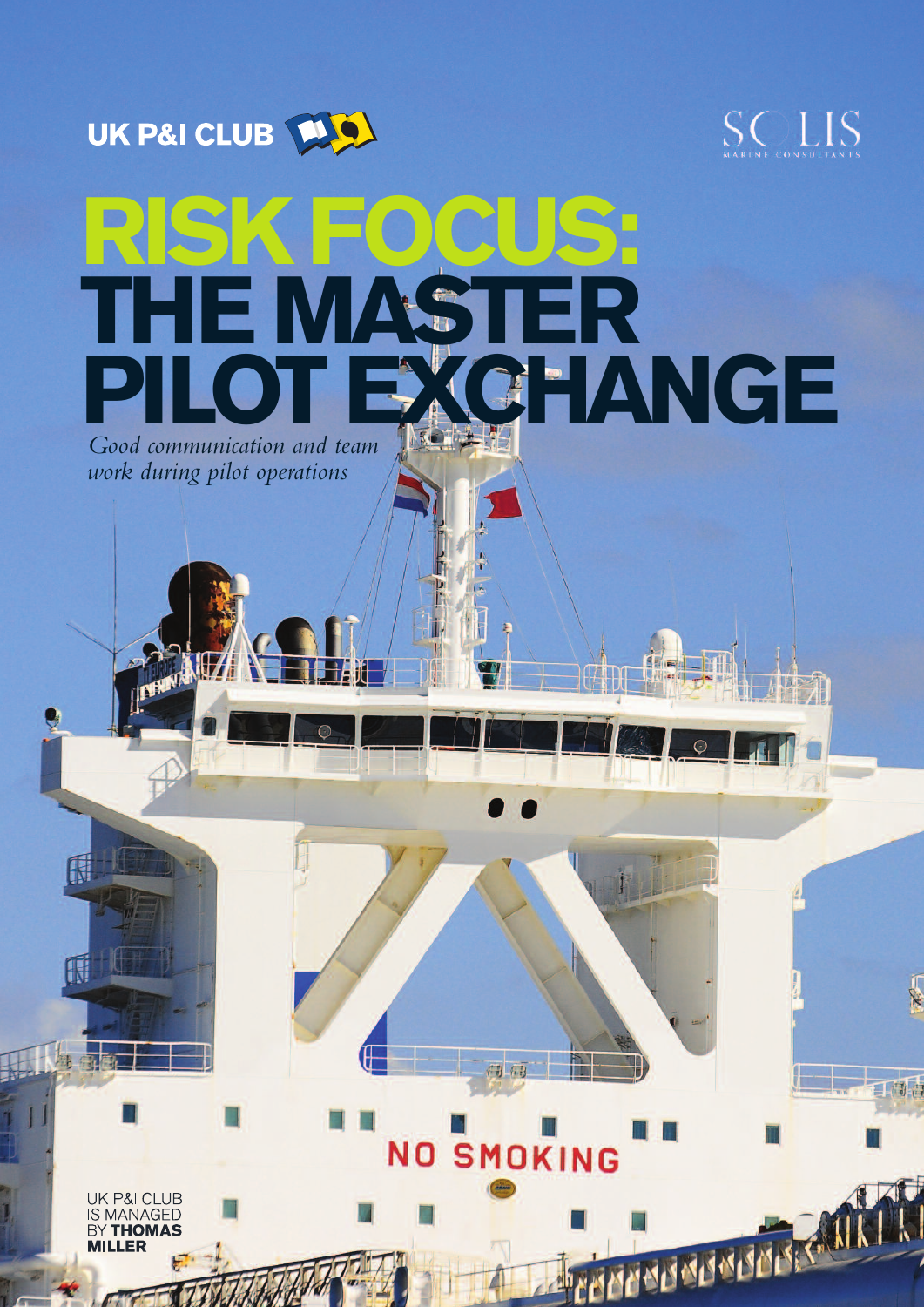'Human error' accounts for 58% of all the Club's claims over US\$100,000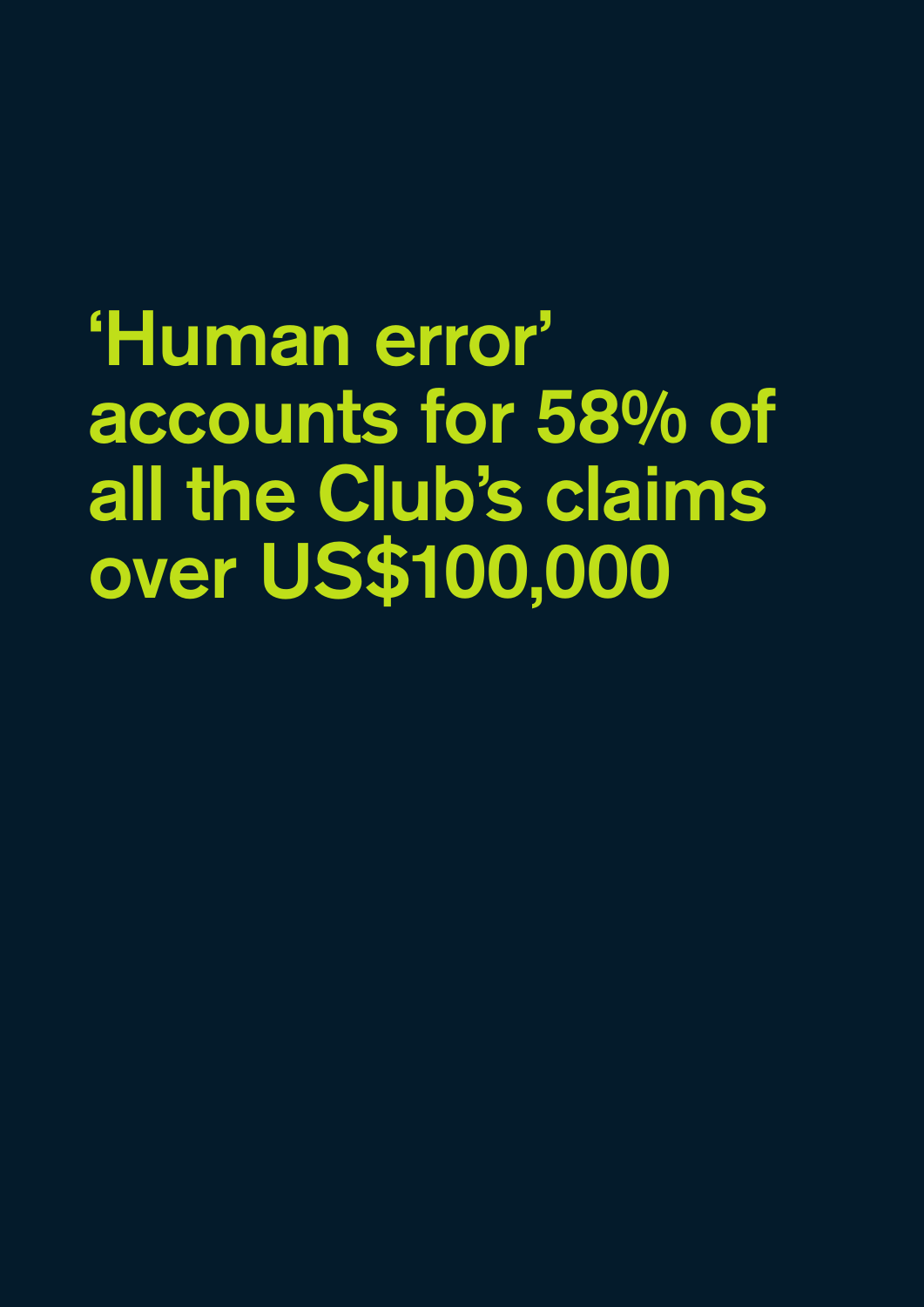## INTRODUCTION

The UK Club's Loss Prevention department has been analysing claims data for all claims dating back to 1987, producing reports detailing the patterns and trends found for the period.

'Human error' accounts for 58% of all the Club's claims over US\$100,000. 524 of these claims involved ships under pilotage. The breakdown of communications on the bridge has been identified as a major contributing factor in many of them.

The majority of these incidents include collisions, allisions, groundings (including pollution) and personal injury.

The average cost of these claims has been decreasing overall. However, the average annual cost to the Club from 1987 remains considerable at \$16 million. The following advice should serve as a reminder to Masters and their bridge teams as to the importance of good communication and team work during pilot operations.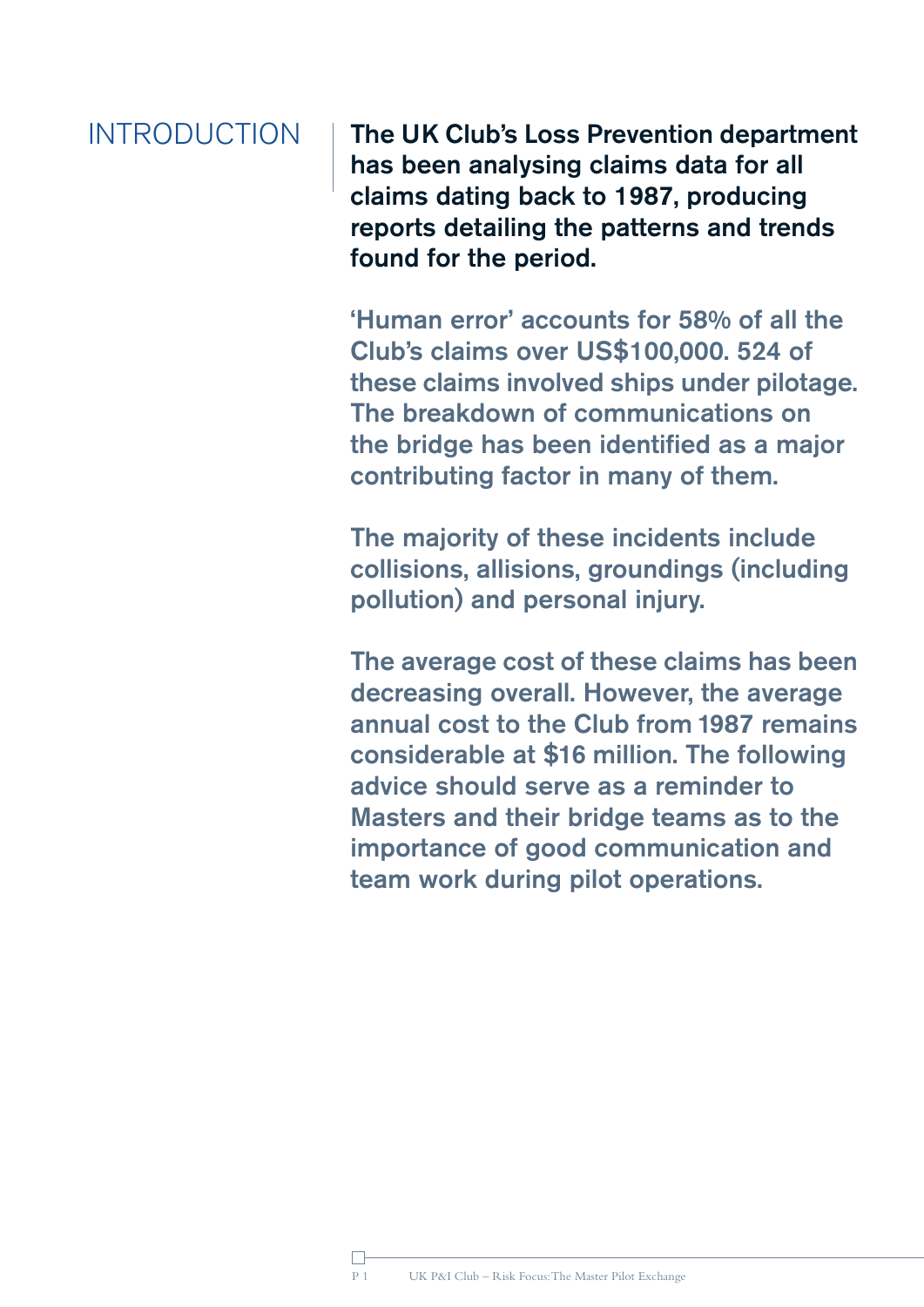## THE FINAL PIECE OF THE PASSAGE PLAN?

When the mandatory berth to berth passage plan for a voyage is being prepared, it is often the information that is needed to complete the transit with the pilot onboard, to or from the berth, that is the most difficult to obtain in advance.

Even with the onboard sailing directions and port guides together with what may have been provided by the local agent, there will still be areas where further detail is required by the bridge team.

A master can be familiar with a port after frequent visits, but there will be many aspects that can only be properly completed when the pilot actually boards. That is the opportunity for the master to seek the information and advice that will fill in the missing gaps for the transit, manoeuvre, berth and tugs (if used).



There has been much discussion in the industry on the development of a port passage plan that can be provided to the master in advance of arrival, but it will be some time before it becomes standard practice, if ever. Every transit is different and the passage plan under pilotage must be considered a dynamic process and capable of being updated quickly as it is required.

There are times when the master may be asked to bring the vessel closer to the entrance to the port, perhaps due to bad weather or because the pilot is still on the way. Whatever the reason, one of the first considerations, if complying, is to ensure that there is still adequate time for the master/pilot exchange to be carried out.

The master pilot exchange is the missing piece of the passage plan puzzle and a crucial one.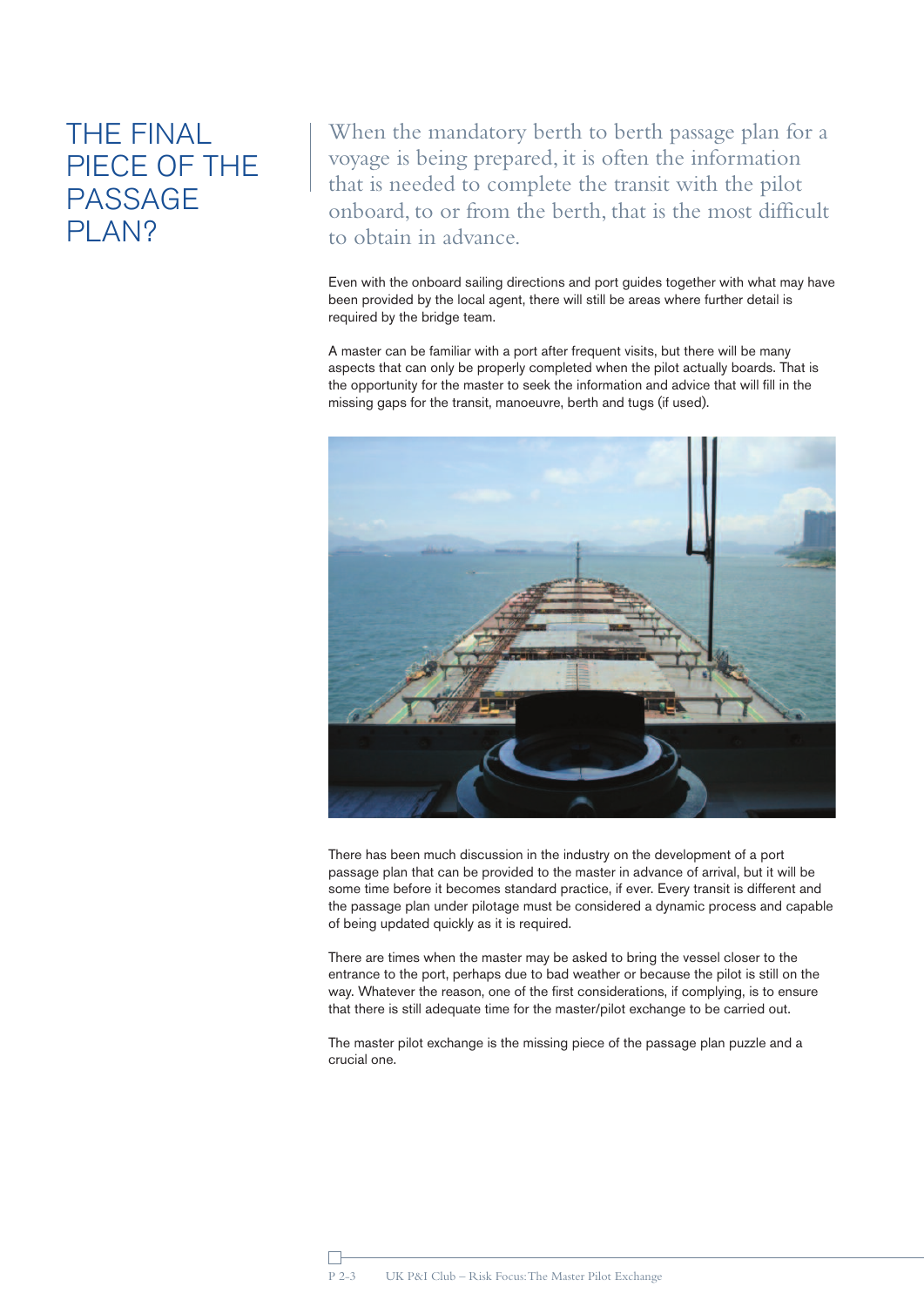Amongst other things, the bridge team will need to know the following:

### The transit to and from the berth

- Route agreed with waypoints and courses, adequate charts
- Speed and timing for the transit
- Local weather and tidal conditions expected
- Vessel movements, any congestion off the berth
- Local traffic regulations to be complied with
- Depth limitations due to tide and/or squat
- Minimum depth on passage
- Local tidal data, heights, slack water and when the direction of flow changes
- Rate and direction of any currents
- Location of turning areas including those required for a berthing manoeuvre
- Abort points
- Emergency or standby anchorage areas

### Tugs

- Number of tugs, their type and power?
- Time of arrival at the vessel?
- Where will the tugs be made fast?
- Ship's line or tug's line to be used?

### The berth

- Any limitations such as the maximum/minimum size of vessel, number of bollards, fender capacity
- Turning areas are of sufficient size
- Available depth alongside at low water
- Any air draught restrictions
- Which is the first line ashore
- Will mooring boats assist
- Mooring plan
- Any berthing aids to assist in determining speed when manoeuvring
- Any berthing speed limits
- Time required to order pilot / tugs in an emergency
- Departure procedures for letting go moorings

With the pilot onboard it is the opportunity for the master and bridge team to confirm arrangements and ensure that they are satisfied with the planned transit and berthing/unberthing manoeuvre. This is the first and best opportunity to talk to the pilot and to clarify any issues that have been identified during the preparation of the onboard plan. However, it is important to prioritise this process so that the limited time available at the start of the pilotage can be addressed directly and less urgent matters discussed once on route.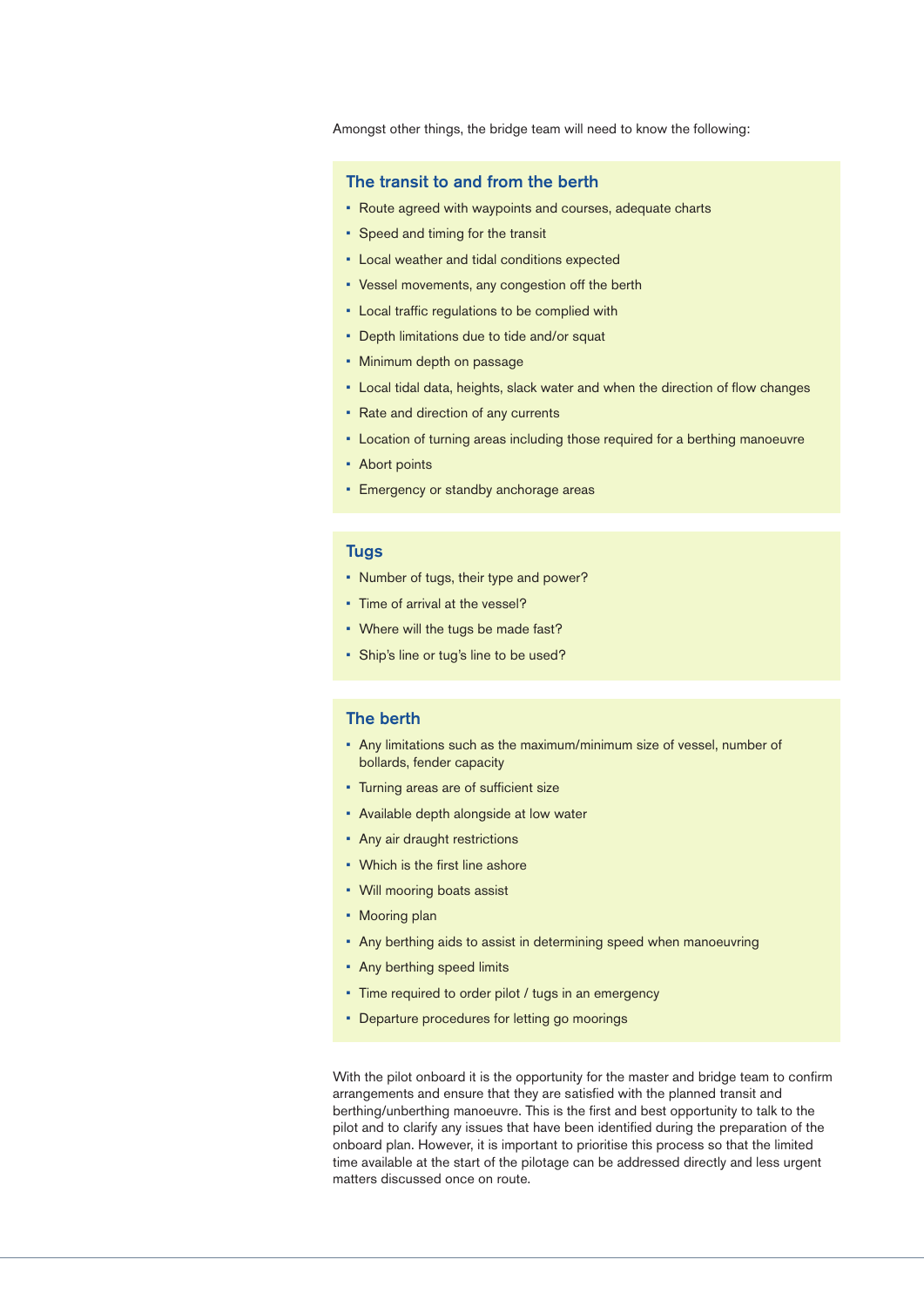As far as is possible, the pilot needs to be part of the bridge team not outside it, but also has to get on with the vital task of familiarising him/herself with the immediate situation, checking and setting radars, headings and speed and getting in contact with the port control, berth/terminal and tugs.

The co-operation of the master and bridge team includes confirmation of the language to be used throughout so that helm and engine orders can be quickly and properly acknowledged and carried out.

The pilot will be familiar with most types of vessel and what to expect in ballast or loaded condition, however, no two ships behave in the same way, even sister vessels. It is therefore important to familiarise the pilot as quickly as possible of any manoeuvring features which might be unusual, vessel-specific or unexpected. It is also essential that the pilot is told immediately if there are any difficulties for the helmsman in maintaining the heading or delays with engine movements.

In the first instance, the pilot will want to confirm the draught of the vessel and the trim, this will give him a first appreciation of how the vessel will be expected to respond to the wheel and what under keel clearance will be encountered on passage. For example, some vessels with even a slight trim by the head do not steer as easily as one on even keel or with stern trim.

An accurately completed pilot card gives the pilot all the essential basic information to build his own picture for the passage and any manoeuvres that will be carried out. It can then be supplemented in discussion with the master/bridge team.

For the master, access to a local chart, perhaps due to recent changes in the port, additional hydrographic information or inadequate scale of the chart onboard may be a priority. With advance communication with the local agent, these are issues that can be resolved before arrival.

It should not take long to confirm the route to be taken, the areas of least depth, which might require a reduction in speed and positions where the vessel might be anchored in an emergency, or turned around if the passage has to be aborted. The pilot will need to know what squat to expect on passage.

If there are areas where the direction of the current is not in line with the channel and the bridge team is informed in advance, then they are prepared for what might appear to be unusual helm orders or courses to steer. This avoids unnecessary questions at what might be a critical part of the passage.

It is important that both the master and pilot are both clear about the status of the vessel and the planned passage. It is not the time to rely on assumptions, expectations can be very different to reality.



Is the engine room functioning as well as it should be?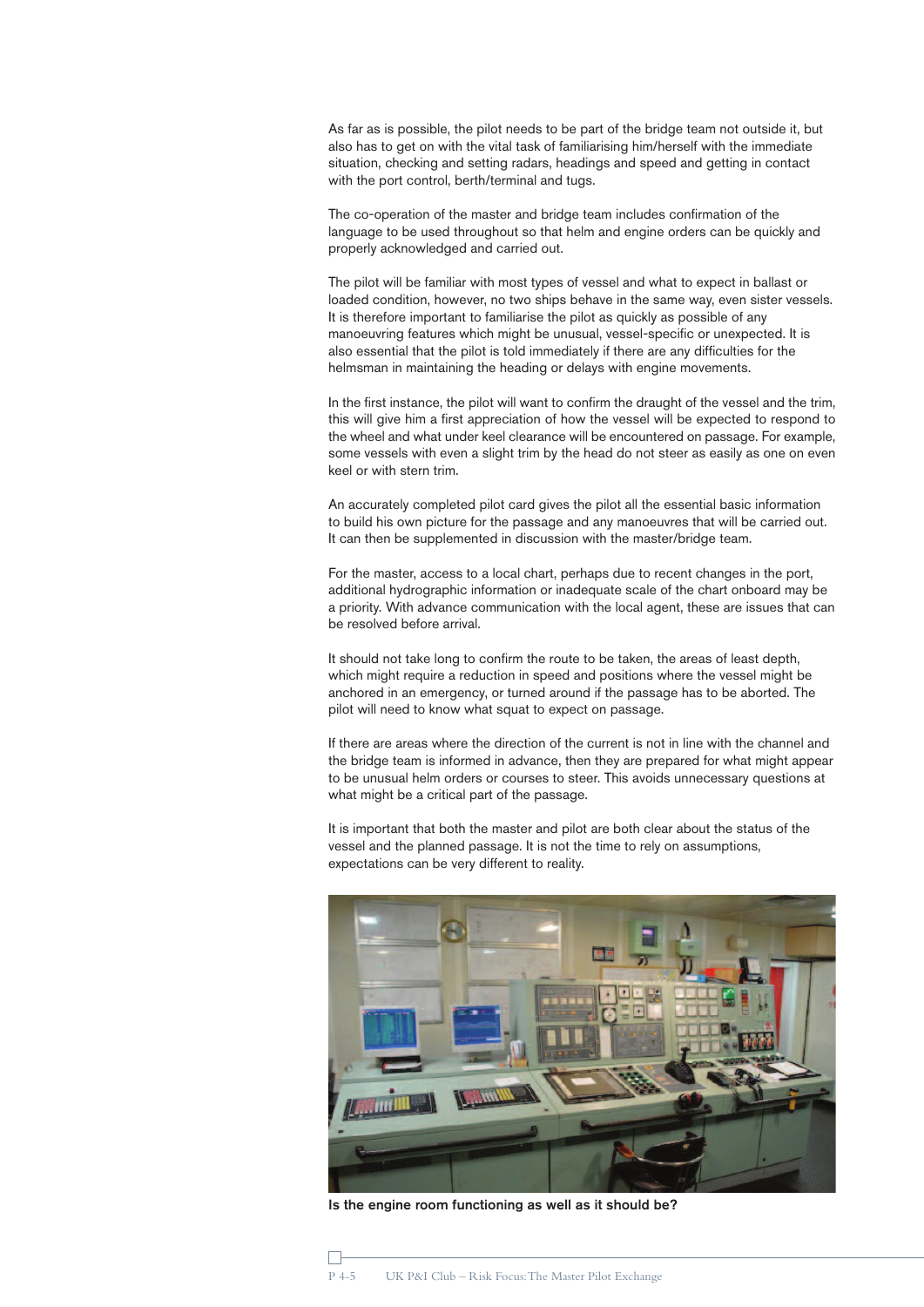For example; the pilot must know of any particular issues with the engines. It might take a long time to change between ahead and astern, or the vessel must be slowed down over a prolonged period to ensure that steerage can be maintained. There may only be a very limited number of engine starts and the transverse thrust when going astern may not be as normally expected. When warned in advance, the pilot can make due allowance as the berthing or unberthing manoeuvre is planned.

However competent the pilot is, the bridge team must monitor the progress of the vessel on the chart or Ecdis. A pilot should never mind being asked questions about the position of the vessel in the channel or unexpected depth soundings.

During any pilotage transit, the anchors should be ready to be used in the shortest possible time. However, when there are tugs located at the bow it should never be forgotten to ensure that they are confirmed as being clear first, even in an emergency.

When tugs are to be used, the master must be satisfied that those provided have sufficient power to manoeuvre the vessel and also know what types they are. It is important to know when using more than one tug whether they are similar in their manoeuvring characteristics and have the same, or different power.

Different tug types and power matches are not unusual, but this must be taken into consideration when planning any passage and allowed for. A different method of positioning the tugs on the vessel may be necessary and perhaps a manoeuvre will have to be undertaken in a different area or more time allowed and/or space for a turn to be carried out. The method of dealing with those issues should be a matter for discussion, so that there is no misunderstanding of the proposed procedure.

The master should also consider whether ship's lines should be used to make the tugs fast. There are occasions where it might be necessary, but generally it is preferable to use the tugs equipment, particularly on larger vessels.

The instructions given to a tug by the pilot are often in a different language to that used onboard. It is up to the master to ensure that the pilot at least provides an overview of how the tugs will be used without expecting a word by word translation of every conversation. If it feels like the speed of approaching the berth or going alongside is too high it probably is, and those concerns should be passed to the pilot so that action can be taken by using the engine and/or tugs moved into position to start to slow the vessel down.

Although the pilot is expected to be the local expert, it is possible that he/she might not have manoeuvred a vessel of the same type or size before. It cannot be assumed that the pilot knows everything, but the more that information is exchanged the more effectively the transit and manoeuvre will be carried out. It should also be remembered that the pilot has not only gained personal knowledge and experience whilst working at the port, but also has access to that of all the other pilots and that is considerable back-up for any pilot.

The master should have information about the berth from the agent, however, the pilot should be able to provide more practical detail. That will include whether line handling boats will be used, which lines to be put ashore first, the configuration of the mooring lines and whether the anchor will be required.

In the end, during any pilotage transit, the key should be to prioritise efficient and timely communication to ensure a safe passage and not the overloading of the bridge team and pilot with unnecessary information and questions.

*Solis Marine Consultants is very pleased to be working together with the UK P&I Club to highlight some of the practical aspects of the pilot/master exchange which is a critical part of any passage for the master and bridge team. In the preparation of this focus document, Solis' consultant mariners have used their extensive in-house experience of pilotage and command to draw attention to areas of transits where advance planning and asking the right questions should help to ensure a safe passage to or from port.(www.solis-marine.com).*





Not all tugs are the same, or as effective